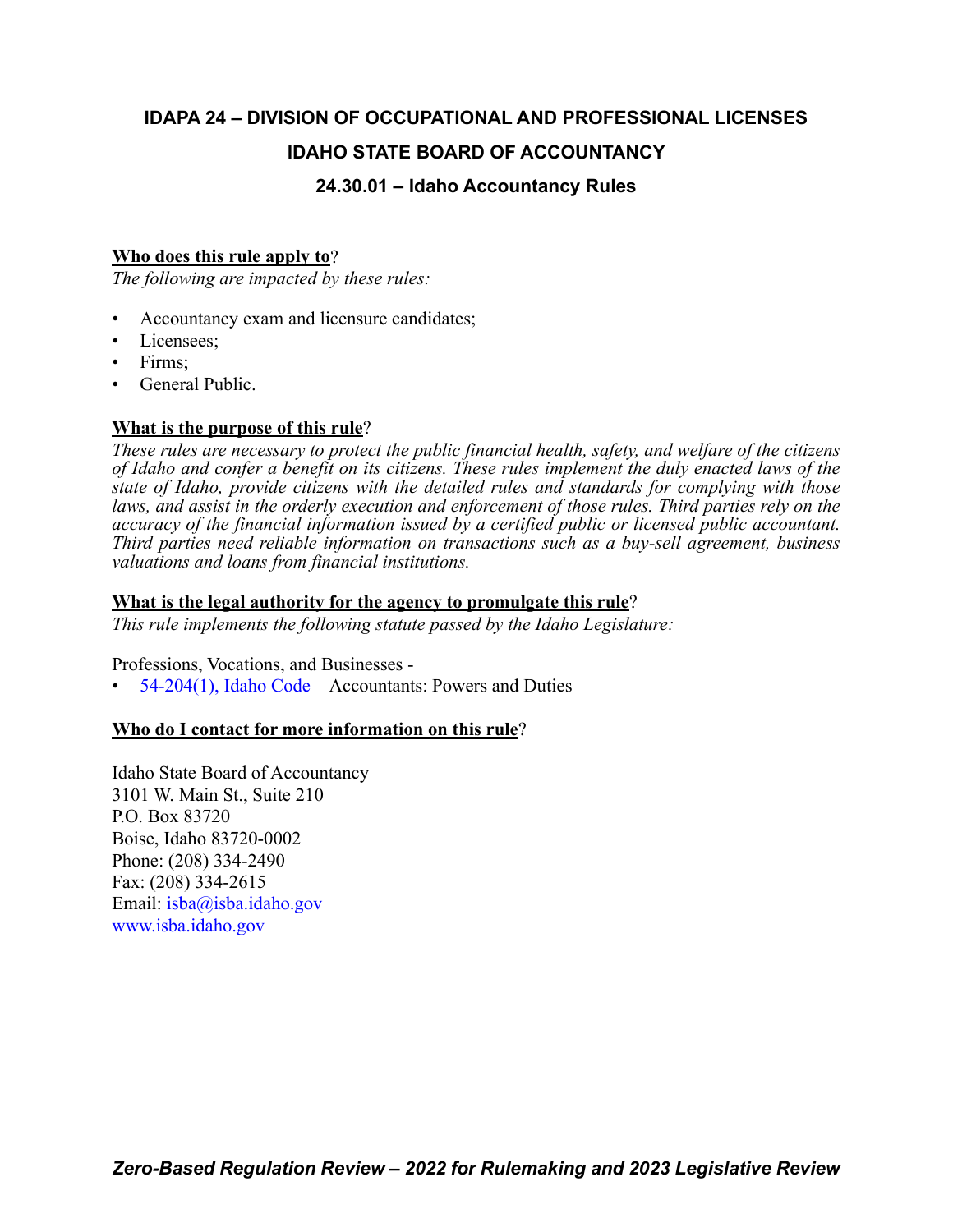# **Table of Contents**

## 24.30.01 - Idaho Accountancy Rules

| 021. Notification Of Change Of Address, Felony Charges, Or Actions Taken.  5 |    |
|------------------------------------------------------------------------------|----|
|                                                                              |    |
|                                                                              |    |
|                                                                              |    |
|                                                                              |    |
|                                                                              |    |
|                                                                              |    |
|                                                                              |    |
|                                                                              |    |
|                                                                              |    |
|                                                                              |    |
|                                                                              |    |
|                                                                              |    |
|                                                                              |    |
|                                                                              |    |
|                                                                              |    |
|                                                                              |    |
|                                                                              |    |
|                                                                              |    |
|                                                                              |    |
|                                                                              |    |
|                                                                              |    |
|                                                                              |    |
|                                                                              |    |
|                                                                              | 11 |
|                                                                              |    |
|                                                                              | 12 |
|                                                                              | 12 |
|                                                                              |    |
|                                                                              | 13 |
|                                                                              |    |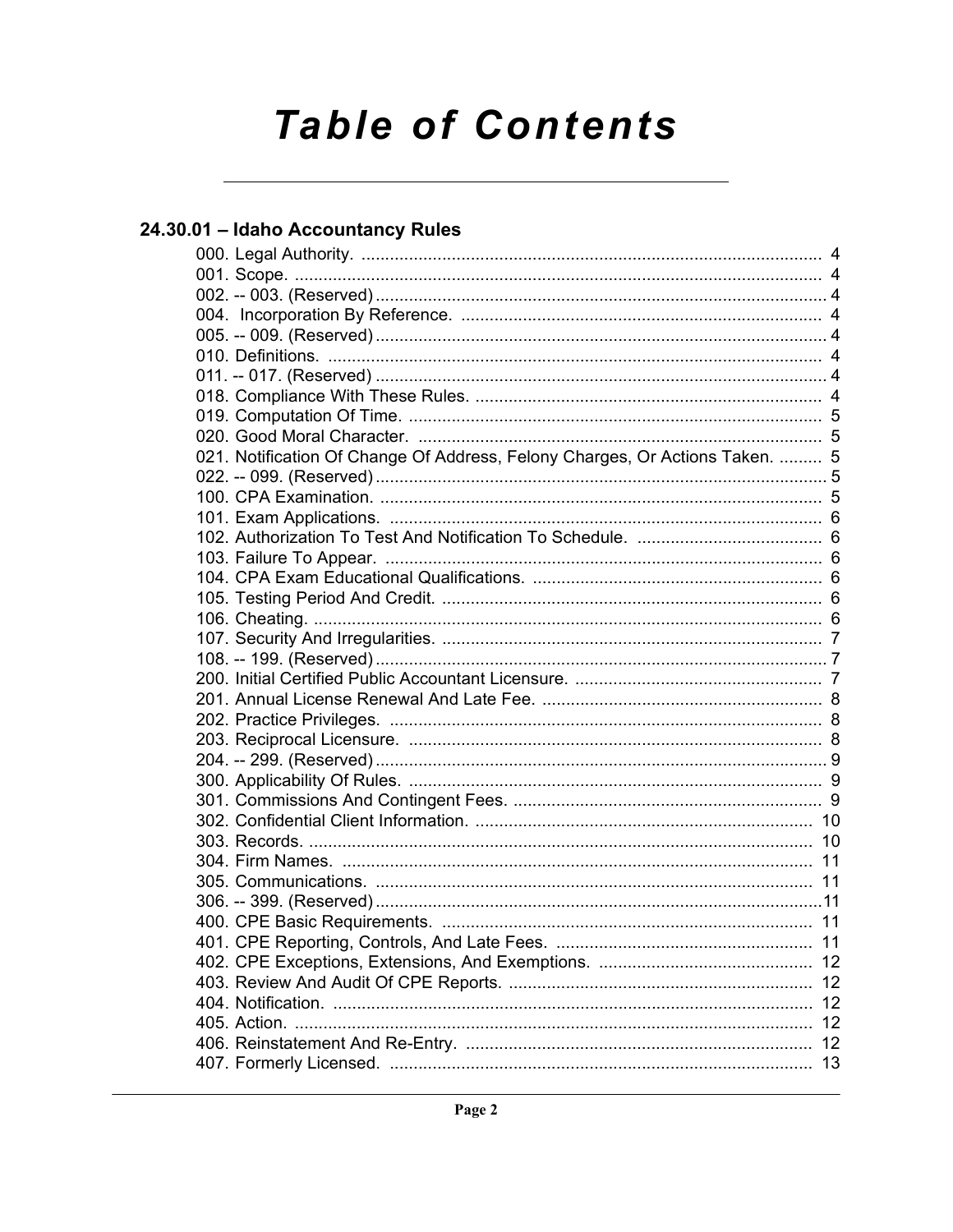## Table of Contents (cont'd)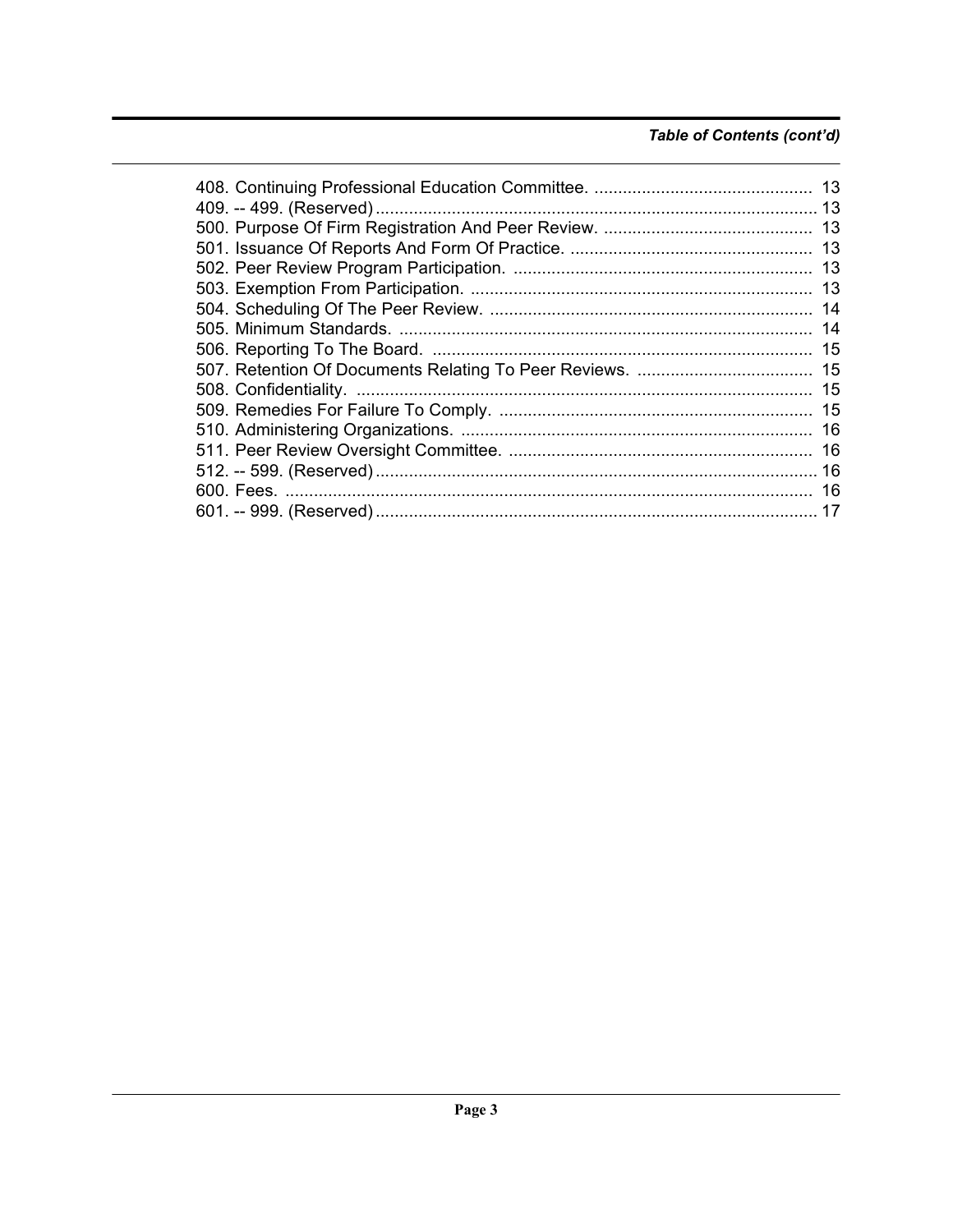#### **24.30.01 – IDAHO ACCOUNTANCY RULES**

#### <span id="page-3-1"></span><span id="page-3-0"></span>**000. LEGAL AUTHORITY.**

This chapter is adopted under the legal authority of Title 54, Chapter 2, Idaho Code. (3-31-22)T

#### <span id="page-3-2"></span>**001. SCOPE.**

These rules govern the administration of the certified public accountant examination, the issuance and renewal of licenses to practice as certified or licensed public accountants, the registration of firms, the regulation of individuals granted practice privileges, and the limitation of non-licensees. (3-31-22)T

#### <span id="page-3-3"></span>**002. -- 003. (RESERVED)**

#### <span id="page-3-4"></span>**004. INCORPORATION BY REFERENCE.**

The following documents are hereby incorporated by reference into IDAPA 24.30.01 and can be obtained at the Board office. Licensees are required to comply with the following standards when applicable. (3-31-22)T Board office. Licensees are required to comply with the following standards when applicable.

**01. AICPA Standards**. The AICPA Professional Standards as applicable under the circumstances and at the time of the services, except as superseded by Section 54-206(8), Idaho Code. (3-31-22)T

**02.** CPE Standards. 2016 Statements on Standards for Continuing Professional Education Programs opproved by NASBA and AICPA. (3-31-22) jointly approved by NASBA and AICPA.

**03. PCAOB Standards**. The Standards issued by the Public Company Accountability Oversight Board, as applicable under the circumstances and at the time of the services. (3-31-22)T

#### <span id="page-3-5"></span>**005. -- 009. (RESERVED)**

#### <span id="page-3-6"></span>**010. DEFINITIONS.**

The Idaho State Board of Accountancy adopts the definitions set forth in Section 54-206, Idaho Code. In addition, as used in this chapter: (3-31-22) used in this chapter:

**01. Administering Organization**. An entity that has met, and at all relevant times continues to meet, the standards specified by the Board for administering peer reviews. (3-31-22)T

| 02. | <b>Board.</b> The Board or its designated representative.                                                                                                                                                                                                                                                                    | $(3-31-22)T$ |
|-----|------------------------------------------------------------------------------------------------------------------------------------------------------------------------------------------------------------------------------------------------------------------------------------------------------------------------------|--------------|
| 03. | <b>Candidate.</b> Applicants approved to sit for the CPA Examination.                                                                                                                                                                                                                                                        | $(3-31-22)T$ |
| 04. | <b>CPA Examination.</b> Uniform Certified Public Accountant Examination.                                                                                                                                                                                                                                                     | $(3-31-22)T$ |
| 05. | <b>CPE</b> . Continuing Professional Education.                                                                                                                                                                                                                                                                              | $(3-31-22)T$ |
| 06. | <b>Ethics CPE.</b> Programs in ethics include topics such as ethical reasoning, state-specific statutes and<br>rules, and standards of professional conduct, including those of other applicable regulatory bodies.                                                                                                          | $(3-31-22)T$ |
| 07. | NASBA. The National Association of State Boards of Accountancy.                                                                                                                                                                                                                                                              | $(3-31-22)T$ |
| ΛΩ. | Moderate $\Omega$ and $\Omega$ and $\Omega$ and $\Omega$ and $\Omega$ and $\Omega$ and $\Omega$ and $\Omega$ and $\Omega$ and $\Omega$ and $\Omega$ and $\Omega$ and $\Omega$ and $\Omega$ and $\Omega$ and $\Omega$ and $\Omega$ and $\Omega$ and $\Omega$ and $\Omega$ and $\Omega$ and $\Omega$ and $\Omega$ and $\Omega$ |              |

**08.** National Candidate Database. The National Association of State Boards of Accountancy of all CPA Examination candidates. (3-31-22) database of all CPA Examination candidates.

**09. State-Specific Ethics for Idaho**. A minimum two-hour (2) CPE course on Idaho Accountancy Act and Rules, which is exempt from the Statements on Standards for CPE. (3-31-22)T

- **10.** Year of Review. The calendar year during which a peer review is conducted. (3-31-22)T
- **11.** Year Under Review. The twelve-month (12) period that is reviewed. (3-31-22)T

#### <span id="page-3-7"></span>**011. -- 017. (RESERVED)**

#### <span id="page-3-8"></span>**COMPLIANCE WITH THESE RULES.**

A licensee of the Board or an individual granted practice privileges is subject to the rules of the Board when rendering professional services. (3-31-22)T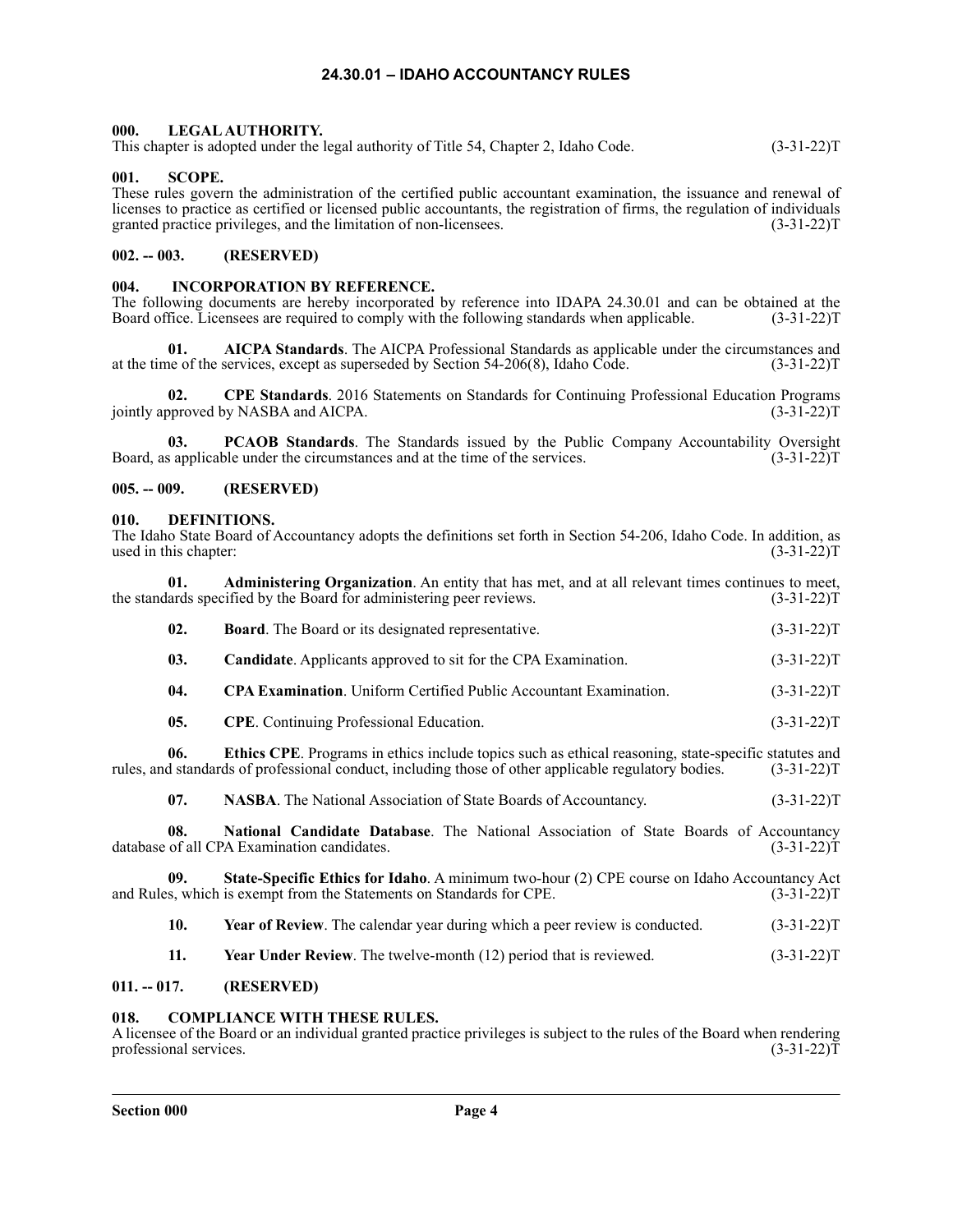#### *IDAHO ADMINISTRATIVE CODE IDAPA 24.30.01 DOPL – Idaho Board of Accountancy*

#### <span id="page-4-0"></span>**019. COMPUTATION OF TIME.**

The time in which any act provided by law, rule, order, or notice is to be done is computed by excluding the first day; and including the last day unless the last day is a Saturday, Sunday, or legal holiday and then it is also excluded. (3-31-22)T

#### <span id="page-4-1"></span>**020. GOOD MORAL CHARACTER.**

**01. Demonstrating Good Moral Character**. Applicants have the burden of demonstrating good moral character as defined by Section 54-206(11), Idaho Code, in the manner specified by the Board in its application forms.  $(3-31-22)T$ 

**02. Evidence**. Prima facie evidence of a lack of good moral character includes, but is not limited to:  $(3-31-22)T$ 

**a.** Any deferred prosecution agreement involving an admission of wrongdoing, or any criminal conviction, including conviction following a guilty plea or plea of nolo contendere, for any felony or any crime, an essential element of which is fraud, dishonesty, or deceit, or any other crime that evidences an unfitness of the applicant to provide professional services in a competent manner and consistent with the public safety; (3-31-22)T

**b.** Revocation, suspension or the lapsing in lieu of discipline of any license or other authority to practice by or before any state, federal, foreign or other licensing or regulatory authority; or (3-31-22)T

**c.** Any act that would be grounds for revocation or suspension of a license if committed by a licensee of the Board.  $(3-31-22)T$ 

**03. Rehabilitation**. The applicant may offer, and the Board may consider the following factors in determining whether the applicant's moral character has been rehabilitated as of the date the applicant is seeking<br>licensure. These factors include, but are not limited to: (3-31-22) licensure. These factors include, but are not limited to:

**a.** The applicant's completion of criminal probation, restitution, community service, military or other rivice; (3-31-22) public service;

**b.** The passage of time without the applicant's commission of further crime or act demonstrating a ood moral character; and (3-31-22) lack of good moral character; and

**c.** The entry of an order by any state or federal court expunging any conviction, reducing a conviction from a felony to misdemeanor, or commuting, suspending, or withholding any judgment as provided by law.

 $(3-31-22)T$ 

## <span id="page-4-2"></span>**021. NOTIFICATION OF CHANGE OF ADDRESS, FELONY CHARGES, OR ACTIONS TAKEN.**

Per Section 54-211(3), Idaho Code, within thirty (30) days after its occurrence, a licensee or candidate will notify the Board, in writing, of: (3-31-22)T

**01. Address Change**. A change in the business address, residence address, or business connection, r, or principal place of business; (3-31-22) employer, or principal place of business;

**02.** Felony Charge. Any felony charges, or; (3-31-22)T

**03.** Actions Taken. The issuance, denial, disciplinary action, restriction, revocation, or suspension of a *i.e.*, license, or permit by another state or by any federal agency. (3-31-22) certificate, license, or permit by another state or by any federal agency.

## <span id="page-4-3"></span>**022. -- 099. (RESERVED)**

## <span id="page-4-4"></span>**100. CPA EXAMINATION.**

An applicant must pass the CPA Examination before applying for a CPA license. The CPA Examination is graded by the American Institute of Certified Public Accountants and subject to review and acceptance by the Board.

 $(3-31-22)T$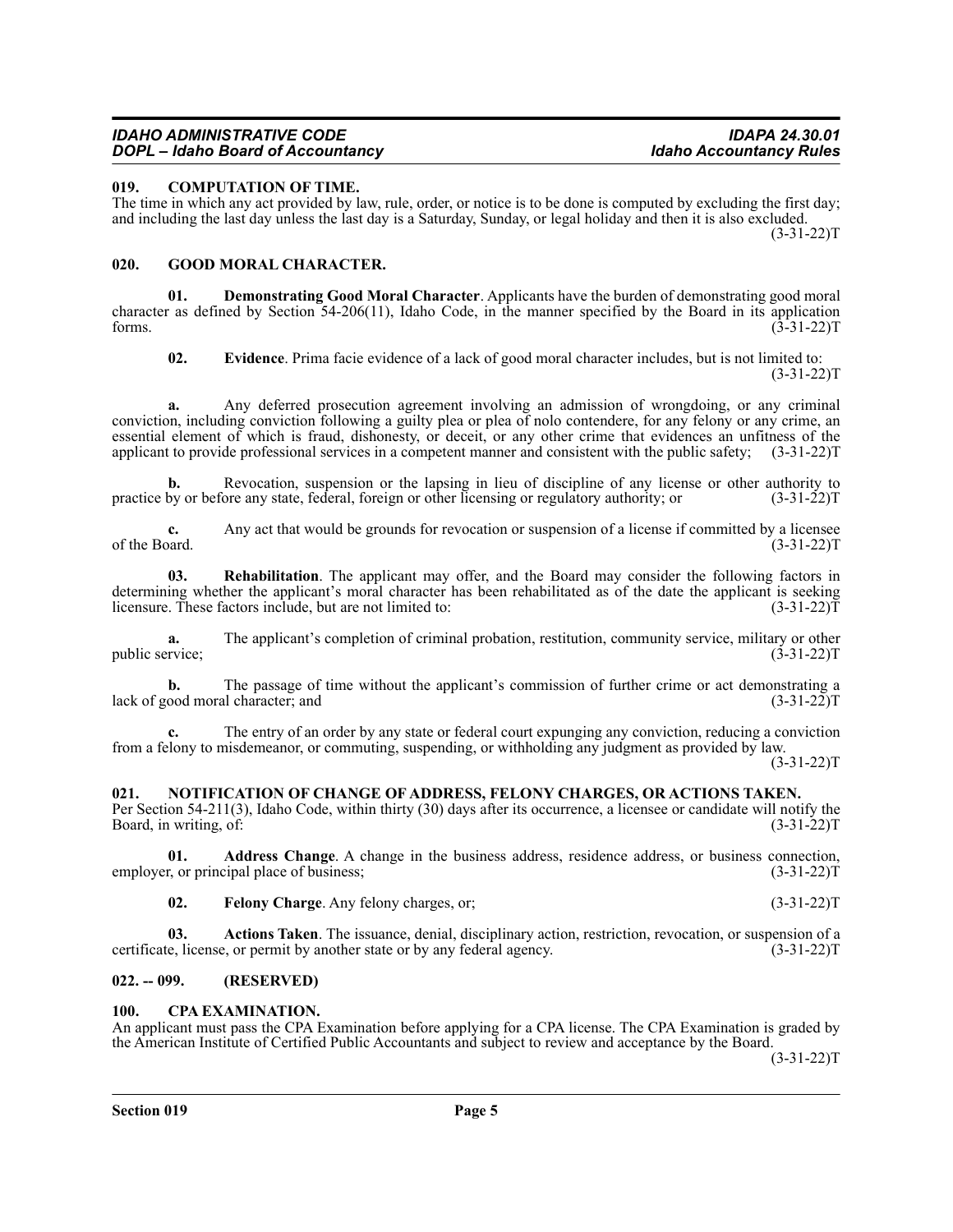#### <span id="page-5-0"></span>**101. EXAM APPLICATIONS.**

Applications to take the CPA Examination are to be made as prescribed in accordance with Section 54-208, Idaho<br>Code. (3-31-22) Code. (3-31-22)T

#### <span id="page-5-1"></span>**102. AUTHORIZATION TO TEST AND NOTIFICATION TO SCHEDULE.**

The Board will forward notification of eligibility in the form of an Authorization to Test (ATT) to NASBA. The ATT is issued for the test section(s) for which the candidate applied. Candidates must pay the fees charged by the AICPA, NASBA, and the test delivery service provider directly to NASBA. The ATT will expire ninety (90) days after it is issued if the candidate has not paid the appropriate fees. Eligible candidates will receive a Notice to Schedule (NTS) for the CPA Examination. The NTS is valid for six (6) months from the date issued. A candidate's ATT lasts as long as the NTS is valid, or until the candidate tests, whichever occurs first.  $(3-31-22)\tilde{T}$ 

#### <span id="page-5-2"></span>**103. FAILURE TO APPEAR.**

A candidate who fails to appear for the CPA Examination forfeits all fees paid. (3-31-22) (3-31-22) A

#### <span id="page-5-3"></span>**104. CPA EXAM EDUCATIONAL QUALIFICATIONS.**

A candidate for the CPA examination provides evidence of successful completion of a baccalaureate degree or its equivalent to include thirty (30) or more semester hours (or forty-five (45) or more quarter hours) in business administration subjects of which at least twenty (20) semester hours (or at least thirty (30) quarter hours) are in accounting subjects. (3-31-22)T

#### <span id="page-5-4"></span>**105. TESTING PERIOD AND CREDIT.**

**01. CPA Examination Credit**. Candidates are to pass all four (4) test sections of the CPA Examination with a grade of seventy-five (75) or higher within an eighteen-month period which begins on the date that the first test section is passed. Candidates who do not pass all four  $\overline{4}$ ) sections of the CPA Examination within the eighteen-month period lose credit for any test section(s) passed outside the eighteen-month period and that test section(s) is to be retaken. (3-31-22)T

**02. Extending the Term of Credit**. The Board may extend the term of credit validity upon demonstration by the candidate that the credit was lost by reason of circumstances beyond the candidate's control.  $(3-31-22)T$ 

**03. Transfer of Credit**. An applicant may submit the results of any test section of the CPA Examination taken by the applicant in any other state having standards at least equivalent to those of this state, and these results may be adopted by the Board in lieu of examination in this state on the same test section and in accordance with the provisions of Section 54-210, Idaho Code, and these rules. (3-31-22)T

#### <span id="page-5-5"></span>**106. CHEATING.**

**01. Actions**. Cheating by an applicant in applying for the CPA Examination or by a candidate in taking the CPA Examination will cause any grade otherwise earned on any part of the CPA Examination to be invalidated. Cheating may warrant summary expulsion from the examination room and disqualification from taking the CPA Examination for a specified period of time. (3-31-22)T

**02. Hearings**. If the Board believes that it has evidence that a candidate has cheated on the examination or a candidate has been expelled from the examination, the candidate will be provided notice and opportunity for hearing. In such hearings, the Board decides: (3-31-22)T

**a.** Whether or not there was cheating, and if so what remedy should be applied; (3-31-22)T

**b.** Whether the candidate will be given credit for any portion of the examination completed in that session; and  $(3-31-22)T$ 

**c.** Whether the candidate will be barred from taking the examination in future sittings, and if so, for how many sittings. (3-31-22)T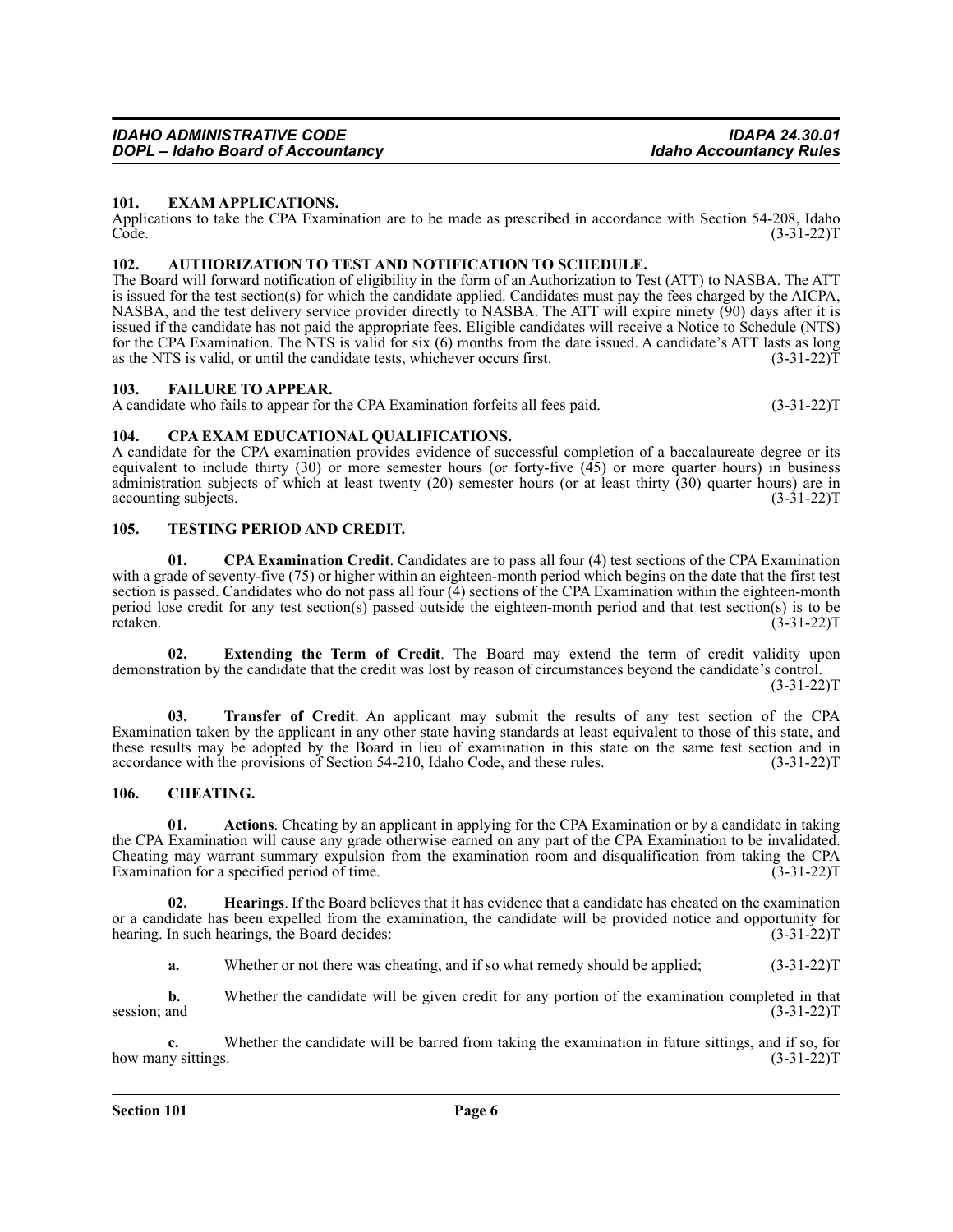**03. Notice**. If a candidate is refused credit for any test section of an examination taken, disqualified from taking any test section, or barred from taking the examination in the future, the Board will provide information about findings and actions taken to the national candidate database and the board of any other state to which the candidate may apply for the examination.  $(3-31-22)T$ 

#### <span id="page-6-0"></span>**107. SECURITY AND IRREGULARITIES.**

Notwithstanding any other provisions under these rules, the Board may postpone scheduled examinations, the release of grades, or the issuance of certificates due to a breach of security, unauthorized acquisition or disclosure of the contents of an examination, suspected or actual negligence, errors, omissions, or irregularities in conducting an examination, or for any other reasonable cause or unforeseen circumstance. (3-31-22) examination, or for any other reasonable cause or unforeseen circumstance.

#### <span id="page-6-1"></span>**108. -- 199. (RESERVED)**

#### <span id="page-6-2"></span>**200. INITIAL CERTIFIED PUBLIC ACCOUNTANT LICENSURE.**

Applications for initial licensure are to be made as prescribed in Section 54-207, Idaho Code, and are to comply with the following: (3-31-22) the following:

#### **01. Education**. (3-31-22)T

**a.** Applicants for licensure are to meet the provisions of Section 54-207(2), Idaho Code. An applicant for licensure who was accepted for the May 2000 CPA Examination or prior examination is exempt from additional educational requirements. (3-31-22) educational requirements.

**b.** The Board will recognize: (3-31-22)T

i. Any college or university accredited by the Northwest Commission on Colleges or Universities or regional accrediting association having equivalent standards; (3-31-22) any other regional accrediting association having equivalent standards;

ii. Any independent senior college in Idaho certified by the State Department of Education for teacher training; and (3-31-22)T

iii. Accounting and business programs accredited by the Association to Advance Collegiate Schools of Business (AACSB) or any other accrediting agency having equivalent standards. (3-31-22)T

**c.** An applicant is deemed to have met the education requirement if, as part of the one hundred fifty mester hours of education, the applicant has met any one (1) of the following conditions: (3-31-22)  $(150)$  semester hours of education, the applicant has met any one  $(1)$  of the following conditions:

Earned a graduate degree with a concentration in accounting from a program that is accredited in accrediting agency approved by the Board; (3-31-22) accounting by an accrediting agency approved by the Board;

ii. Earned a graduate degree from a program that is accredited in business by an accrediting agency approved by the Board. Completion of at least twenty-four (24) semester hours in accounting at the undergraduate or fifteen (15) semester hours at the graduate level, or an equivalent combination thereof, including coverage of, but not necessarily separate courses in, the subjects of financial accounting, auditing, taxation, and management accounting;  $(3-31-22)T$ 

iii. Earned a baccalaureate degree at an institution approved by the Board or from a program that is accredited in business by an accrediting agency approved by the Board. Completion of at least twenty-four (24) semester hours in business (other than accounting courses) and twenty-four (24) semester hours in accounting at the undergraduate or graduate level including coverage of, but not necessarily separate courses in, the subjects of financial accounting, auditing, taxation, and management accounting. (3-31-22)T

#### **02. Experience**. (3-31-22)T

**a.** An applicant is to provide evidence of one (1) year of experience as prescribed in Section 54-209, Idaho Code, and these rules. Experience consists of full or part time employment that extends over a period of no less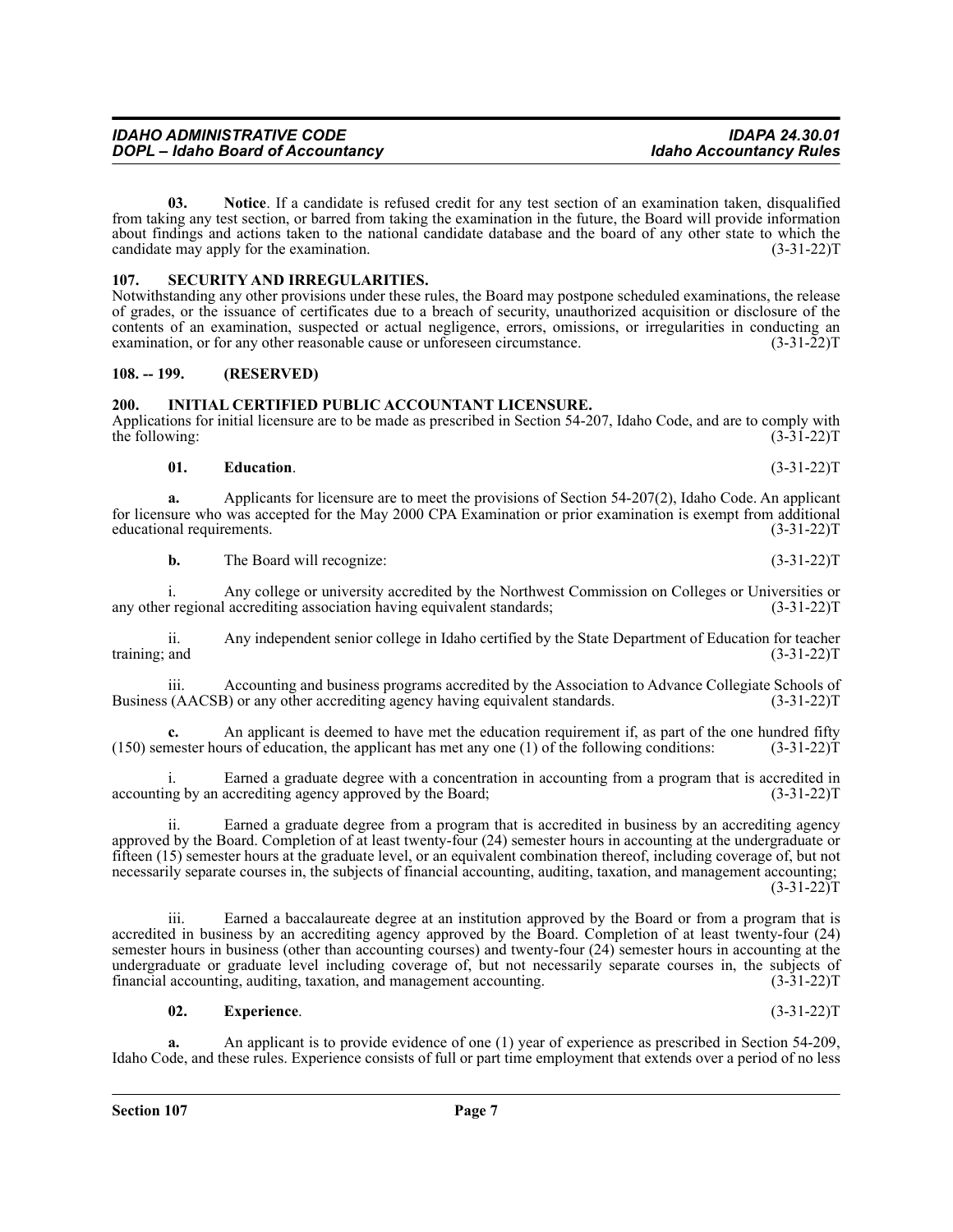| <b>IDAHO ADMINISTRATIVE CODE</b>         | <b>IDAPA 24.30.01</b>          |
|------------------------------------------|--------------------------------|
| <b>DOPL</b> – Idaho Board of Accountancy | <b>Idaho Accountancy Rules</b> |

than twelve (12) months and no more than thirty-six (36) months with no fewer than two thousand (2,000) hours earned within the ten (10) vear period immediately preceding the latest application for licensure. (3-31-22) earned within the ten (10) year period immediately preceding the latest application for licensure.

**b.** An applicant completes and submits the Verification of Employment and Experience Evaluation form(s). An applicant may be called to appear before the Board to supplement or verify evidence of experience.

 $(3-31-22)T$ 

**c.** A licensee verifying experience will maintain supporting documentation of the applicant's experience until thirty (30) days after the applicant is granted a license. The licensee will permit the Board to inspect the supporting documentation prior to issuing a license to the applicant. Any licensee who has been requested by an applicant to submit to the Board evidence of the applicant's experience and has refused to do so will, upon request by the Board, explain in writing or in person the basis for such refusal. (3-31-22)T

**d.** A licensee who is responsible for supervising attest services, and signs or authorizes someone to sign the accountant's report on the financial statement on behalf of the firm, is to meet the experience requirement set<br>out in the AICPA statements on quality control standards. (3-31-22) out in the AICPA statements on quality control standards.

**03. Examination on Code of Professional Conduct**. Prior to licensure, applicants successfully complete a course in professional ethics that is acceptable to the Board. (3-31-22)T

**04.** Initial License Application Fee. As prescribed in Rule 600. (3-31-22)T

#### <span id="page-7-0"></span>**201. ANNUAL LICENSE RENEWAL AND LATE FEE.**

**01.** Renewal. Licenses expire on June 30 of each year. (3-31-22)T

**02. Non-Renewal**. Individuals choosing not to renew their license are to notify the Board, on the renewal form by the expiration date. Individuals with lapsed licenses may not publicly display their wall certificates, use the title CPA or LPA, or provide services that are reserved to licensees. (3-31-22)T

**Late Fee.** Licenses renewed after July 1, but before August 1, are subject to the late renewal fee as prescribed in Rule 600. After August 1, any license not renewed is deemed lapsed and is subject to reinstatement pursuant to Section 54-211, Idaho Code. (3-31-22)T

#### <span id="page-7-1"></span>**202. PRACTICE PRIVILEGES.**

**01. Substantially Equivalent**. As prescribed in Section 54-227, Idaho Code, and these rules.  $(3-31-22)T$ 

**02.** Internet Disclosures. An individual entering into an engagement to provide professional services of site, pursuant to Idaho practice privileges, is to disclose on their web site: (3-31-22) via a web site, pursuant to Idaho practice privileges, is to disclose on their web site:

a. Their principal state of licensure, license number, and address. (3-31-22)T

b. A means for regulators and the public to contact a responsible licensee in charge at the firm g complaints, questions, or regulatory compliance.  $(3-31-22)$ regarding complaints, questions, or regulatory compliance.

#### <span id="page-7-2"></span>**203. RECIPROCAL LICENSURE.**

If the practice privilege standard set out in Section 54-227, Idaho Code, is not applicable, the Board will issue a license to an applicant provided that the applicant pays the application and licensure fees prescribed in Rule 600 and meets one of the following: (3-31-22)T

**01.** Interstate Reciprocity. The requirements for a reciprocal license under Section 54-210(2), Idaho Code. Notwithstanding anything to the contrary, an individual whose principal place of business is not in this state and who holds a valid license or permit with unrestricted practice privileges as a Certified Public Accountant from any state that the NASBA National Qualification Appraisal Service has verified to be in substantial equivalence with the CPA licensure requirements of the AICPA/NASBA Uniform Accountancy Act is presumed to have the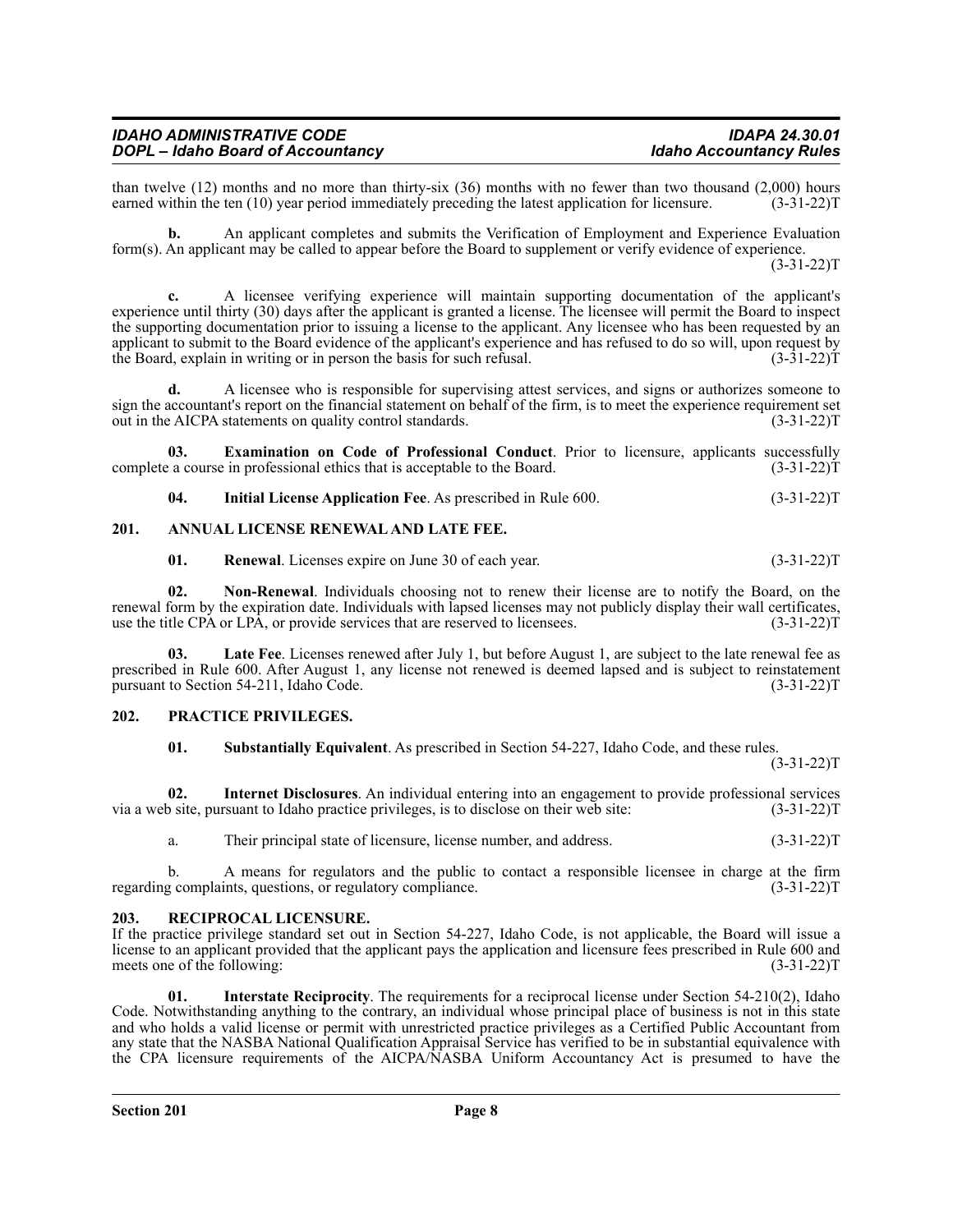#### **Section 300 Page 9**

<span id="page-8-0"></span>**204. -- 299. (RESERVED)**

<span id="page-8-1"></span>**300. APPLICABILITY OF RULES.**

**a.** In writing, clear, and conspicuous; and state the amount of the compensation or basis on which it will be computed; (3-31-22) T

compensation is to disclose the terms of such compensation to the client. The disclosure is to be:

<span id="page-8-2"></span>**301. COMMISSIONS AND CONTINGENT FEES. 01. Acceptance**. Licensees may accept commissions or contingent fees subject to Section 54-218, Idaho Code, the AICPA Code of Professional Conduct, and these rules. (3-31-22)T

**02. Disclosures**. Any licensee who directly or indirectly accepts or agrees to accept such form of ation is to disclose the terms of such compensation to the client. The disclosure is to be: (3-31-22)

**07. Investigative Committee**. The Board may appoint an investigative committee of not less than

three (3) members consisting of active licensees in good standing. The committee duties are to direct the review and investigation of complaints of violations of the Idaho Accountancy Act and Rules, and to provide reports to the Board. (3-31-22)T

consideration, but not necessarily dispositive weight, to relevant interpretations, rulings and opinions issued by other states, and by appropriately authorized standard setting bodies. (3-31-22) states, and by appropriately authorized standard setting bodies.

any laws.  $(3-31-22)T$ 

**06. Interpretation of Rules**. In the interpretation and enforcement of these rules, the Board gives

rendering of professional services, who are either under the licensee's supervision or who are the licensee's partners or shareholders in the practice comply with these rules. A licensee may not permit others to carry out, on his behalf, either with or without compensation, acts that, if carried out by the licensee, would place the licensee in violation of any laws.

specifically mentioned or described in the rules. The Board may revoke, suspend, refuse to renew, administratively penalize, reprimand, restrict, or place on probation a licensee, individual granted practice privileges or other individual. The action will not be taken until the individual has been given notice and opportunity for hearing.  $(3-31-22)T$ 

individuals granted practice privileges, including tax and management advisory services.

**02. Acceptance of Licensure**. Acceptance of practice privileges or licensure as a certified public accountant or licensed public accountant establishes an affirmative obligation by said individual to be diligent in the performance of professional services, and to be fair and honest in relations with clients, fellow practitioners and the

public.  $(3-31-22)T$ 

obligations and responsibilities imposed by professional status or discreditable or harmful even though not

**03. Rules**. These rules do not comprise all acts that may be considered incompatible with the

**04.** Applicability. These rules apply to all professional services offered or performed by licensees or all professional services or  $(3-31-22)$ T

**Responsibility**. A licensee is responsible for ensuring all persons associated with the licensee in the

reporting, and maintain high standards of personal conduct.

clients in strict confidence, observe the standards incorporated by reference, promote sound and informative financial reporting, and maintain high standards of personal conduct. (3-31-22)

**Reliance**. A certified public accountant or licensed public accountant is to hold the affairs of his

**02. International Reciprocity**. The requirements for foreign reciprocal licensure under Section 54- 210(5), Idaho Code, provided that the Board relies on the International Qualifications Appraisal Board for evaluation of foreign credential equivalency. Such licensees are to report any investigations undertaken, or sanctions imposed, by a foreign credentialing body against the licensee's foreign credential. The Board will participate in joint investigations with foreign credentialing bodies and rely on evidence supplied by such bodies in disciplinary

qualifications substantially equivalent to this state's requirements. (3-31-22)T

hearings.  $(3-31-22)T$ 

*IDAHO ADMINISTRATIVE CODE IDAPA 24.30.01 DOPL – Idaho Board of Accountancy*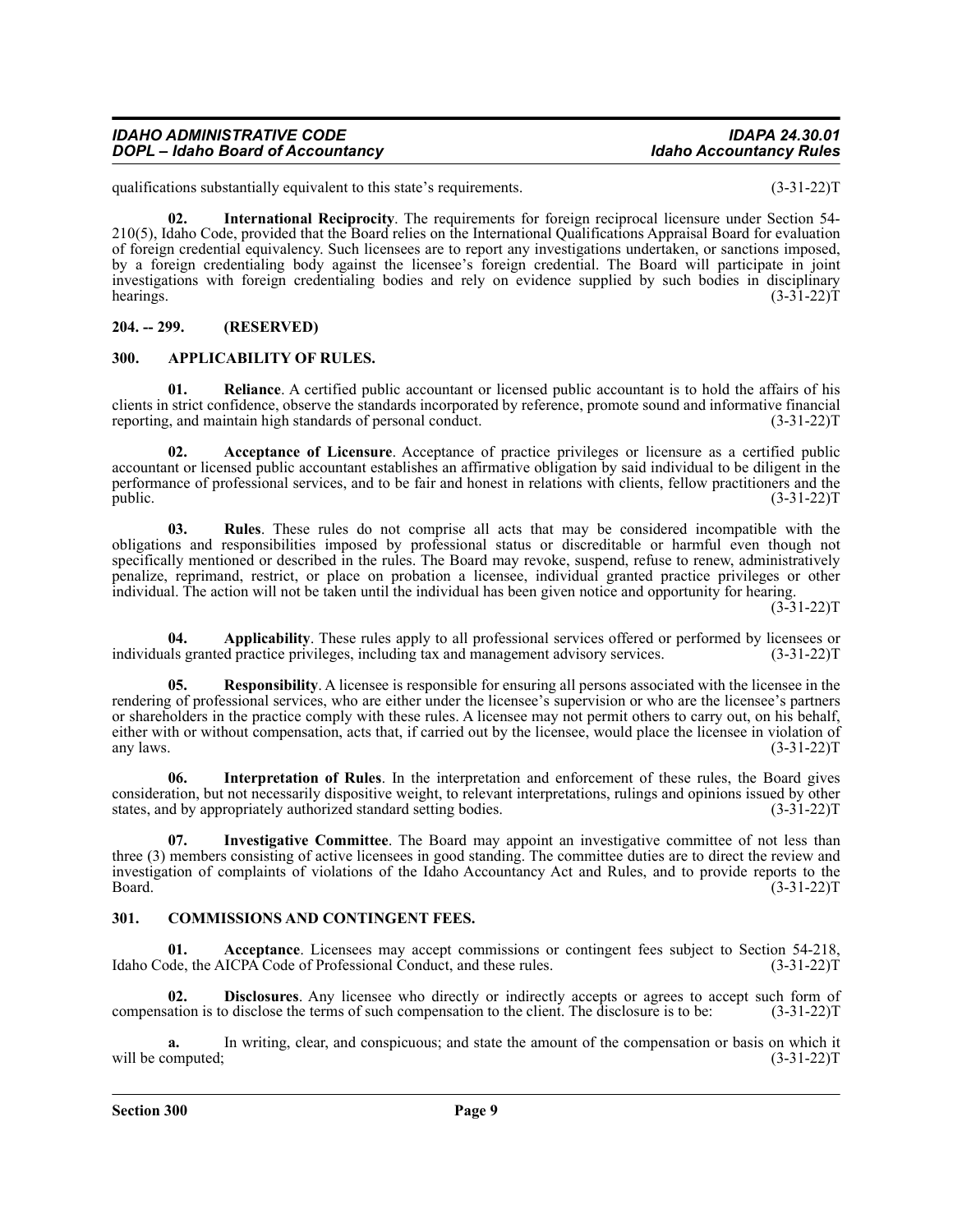| <b>IDAHO ADMINISTRATIVE CODE</b>         | <b>IDAPA 24.30.01</b>          |
|------------------------------------------|--------------------------------|
| <b>DOPL</b> - Idaho Board of Accountancy | <b>Idaho Accountancy Rules</b> |

**b.** Made at or prior to the time of the recommendation or referral of the product or service for which the commission is paid, prior to the client retaining the licensee to whom the client has been referred for which a referral fee is paid, and prior to the time the licensee undertakes representation of or performance of the service upon which a contingent fee will be charged. (3-31-22)T

#### <span id="page-9-0"></span>**302. CONFIDENTIAL CLIENT INFORMATION.**

**01. Confidentiality**. A licensee is to protect and not disclose confidential client information obtained in the course of performing professional services, unless the licensee has obtained the specific consent of the client, or of such client's heirs, successors or personal representatives, or others legally authorized to give such consent on behalf of the client. (3-31-22)T

**02. Exemptions**. Nothing in these rules is construed as prohibiting the disclosure of information that is required to be disclosed:  $(3-31-22)T$ 

|        | a. | In reporting on the examination of financial statements;                                             | $(3-31-22)T$     |
|--------|----|------------------------------------------------------------------------------------------------------|------------------|
|        | b. | In investigations by the Board or other accounting regulatory agency;                                | $(3-31-22)T$     |
|        | c. | In ethical investigations conducted in private professional organizations;                           | $(3-31-22)T$     |
|        | d. | In the course of peer reviews;                                                                       | $(3-31-22)T$     |
| basis; | e. | To other persons active in the organization performing services for that client on a need to know    | $(3-31-22)T$     |
| or     | f. | To persons in the entity who need this information for the sole purpose of assuring quality control; | $(3 - 31 - 22)T$ |

**g.** By any act of law.  $(3-31-22)T$ 

**03. Disciplinary Proceedings**. Members of the Board and investigative officers may not disclose any confidential client information that comes to their attention from licensees in disciplinary proceedings or otherwise, except that they may furnish such information to an investigative or disciplinary body. (3-31-22) except that they may furnish such information to an investigative or disciplinary body.

#### <span id="page-9-1"></span>**303. RECORDS.**

A licensee is to furnish to his client or former client, upon request made within a reasonable time after original issuance of the document in question all client records, as that term is defined in the AICPA Code of Professional Conduct belonging to, or obtained from or on behalf of, the client that the licensee removed from the client's premises or received for the client's account. The licensee may make and retain copies of such documents when they form the basis for work performed by him. Client records are to be returned upon request by the client, whether the engagement has been terminated or the licensee has been paid for services rendered. (3-31-22)T

**01. Tax Return, Other Reports, Working Papers Including Audit Documentation Made Part of Client's Records**. A licensee who has been paid for the services rendered is to furnish to his client or former client, upon request, within a reasonable time after original issuance of the document in question the following records:

 $(3-31-22)T$ 

| A copy of a tax return of a client. | $(3-31-22)T$ |
|-------------------------------------|--------------|

**b.** A copy of any report, or other document, issued by the licensee to or for the client; and  $(3-31-22)$ T

**c.** A copy of the licensee's working papers, to the extent that such working papers include records that would ordinarily constitute part of the client's books and records and are not otherwise available to the client. This would include adjusting, closing, combining, or consolidating journal entries; information normally contained in books of original entry and general ledgers or subsidiary ledgers; and tax and depreciation carry forward information.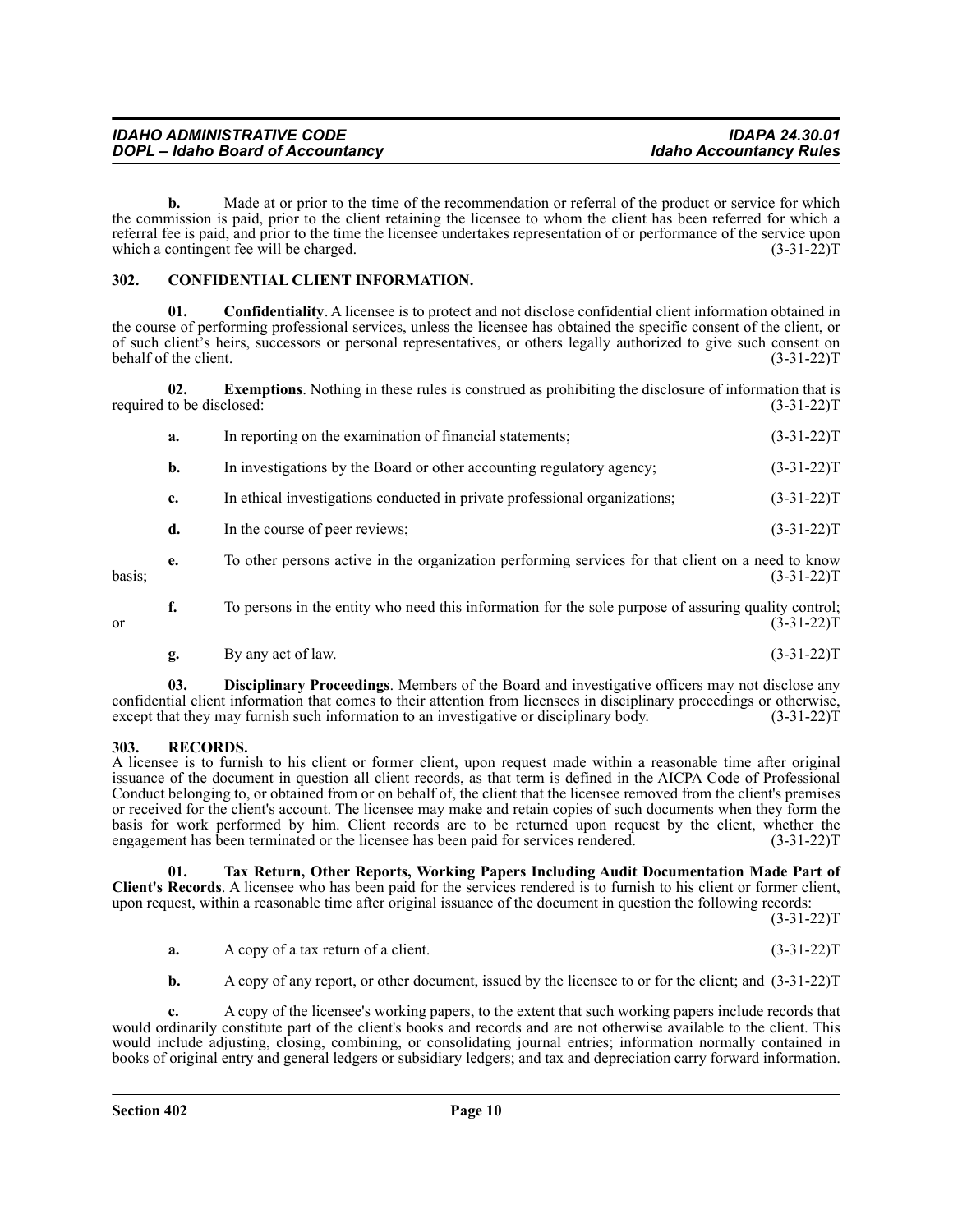| <b>IDAHO ADMINISTRATIVE CODE</b>  | <b>IDAPA 24.30.01</b>          |
|-----------------------------------|--------------------------------|
| DOPL - Idaho Board of Accountancy | <b>Idaho Accountancy Rules</b> |

The information should be provided in the medium in which it is requested, provided it exists in that medium. The licensee does not have to convert information that is not in electronic format to an electronic format. (3-3 licensee does not have to convert information that is not in electronic format to an electronic format.

**02. Working Papers Including Audit Documentation Not a Part of the Client's Records**. A licensee's working papers that do not become part of a client's records, which may include analyses and schedules prepared by the client at the request of the licensee, are the licensee's property, not client records, and need not be made available under any circumstances. (3-31-22)T

**03. Charges**. A licensee does not have to furnish records to a client or a former client more than once. A licensee may charge the client or former client actual costs for time and photocopying charges on subsequent requests.  $(3-31-22)T$ 

#### <span id="page-10-0"></span>**304. FIRM NAMES.**

**01. General**. A licensee may only provide professional services under a firm name that is not misleading as to the description of the legal form of the firm, or as to the person or persons who are owner(s), partners, officers, shareholders or members of the firm. Names of one (1) or more past owners, partners, shareholders or members who were licensed may be included in the firm name. A partner surviving the death or withdrawal of all other partners may continue to practice under a partnership name for up to two  $(2)$  years after becoming a sole practitioner.  $(3-31-22)$ T practitioner.  $(3-31-22)T$ 

**02. Title**. A firm may designate itself as "Certified Public Accountant(s)," "Licensed Public Accountant(s)" or "Public Accountant(s)" when a majority of its partners, shareholders, or members are actively licensed certified public accountants or licensed public accountants under the provisions of the Idaho Accountancy Act and Rules. The firm name may not include the name of a non-licensee owner, except as allowed in Subsection 304.01 if the title "CPA(s)" or "LPA(s)" is included in the firm name. The firm name may not include the name of a person who is not a CPA or LPA if the title "Public Accountant(s)" is included in the firm name. (3-31-22)T

#### <span id="page-10-1"></span>**305. COMMUNICATIONS.**

**01. Response**. Unless otherwise specified, a licensee is to respond within thirty (30) calendar days of ng to any communication in which the Board requests a response. (3-31-22) the mailing to any communication in which the Board requests a response.

**02. Complaints**. Upon the receipt or filing of a complaint against an individual over whom the Board has regulatory authority, the Board may transmit a copy of such complaint to the individual. Upon receipt of a transmitted complaint, the individual is to file a written answer to the complaint within twenty (20) calendar days of receipt, unless otherwise granted an extension of time by the Board. (3-31-22)T

#### <span id="page-10-2"></span>**306. -- 399. (RESERVED)**

#### <span id="page-10-3"></span>**400. CPE BASIC REQUIREMENTS.**

Demonstrate participation in a program of learning that meets the requirements as set forth in the Statement of Standards as referenced in Rule 004. CPE courses approved on NASBA's National Registry of CPE Sponsors, the AICPA, and state societies are deemed to meet the CPE requirements of this state. Responsibility for documenting the acceptability of the program and the validity of the credits rests with the licensee. (3-31-22)T

**01. Renewal**. Licensees seeking active license renewal are to demonstrate that during the two (2) calendar years immediately preceding the date the reporting form is due that no less than eighty (80) hours of CPE are recorded, of which at least four (4) hours are ethics with a minimum of thirty (30) hours in any one (1) calendar year, and a maximum of fifty (50) hours recorded in any one (1) calendar year.  $(3-31-22)$ and a maximum of fifty  $(50)$  hours recorded in any one  $(1)$  calendar year.

**02. New and Reciprocal**. Completion of at least a two-hour (2) course on Idaho state-specific ethics during the calendar year that the license is issued. During the second calendar year of licensure, a minimum of thirty (30) hours is to be completed which may include an ethics component based on the prior year submission.

 $(3-31-22)T$ 

#### <span id="page-10-4"></span>**401. CPE REPORTING, CONTROLS, AND LATE FEES.**

**Section 304 Page 11**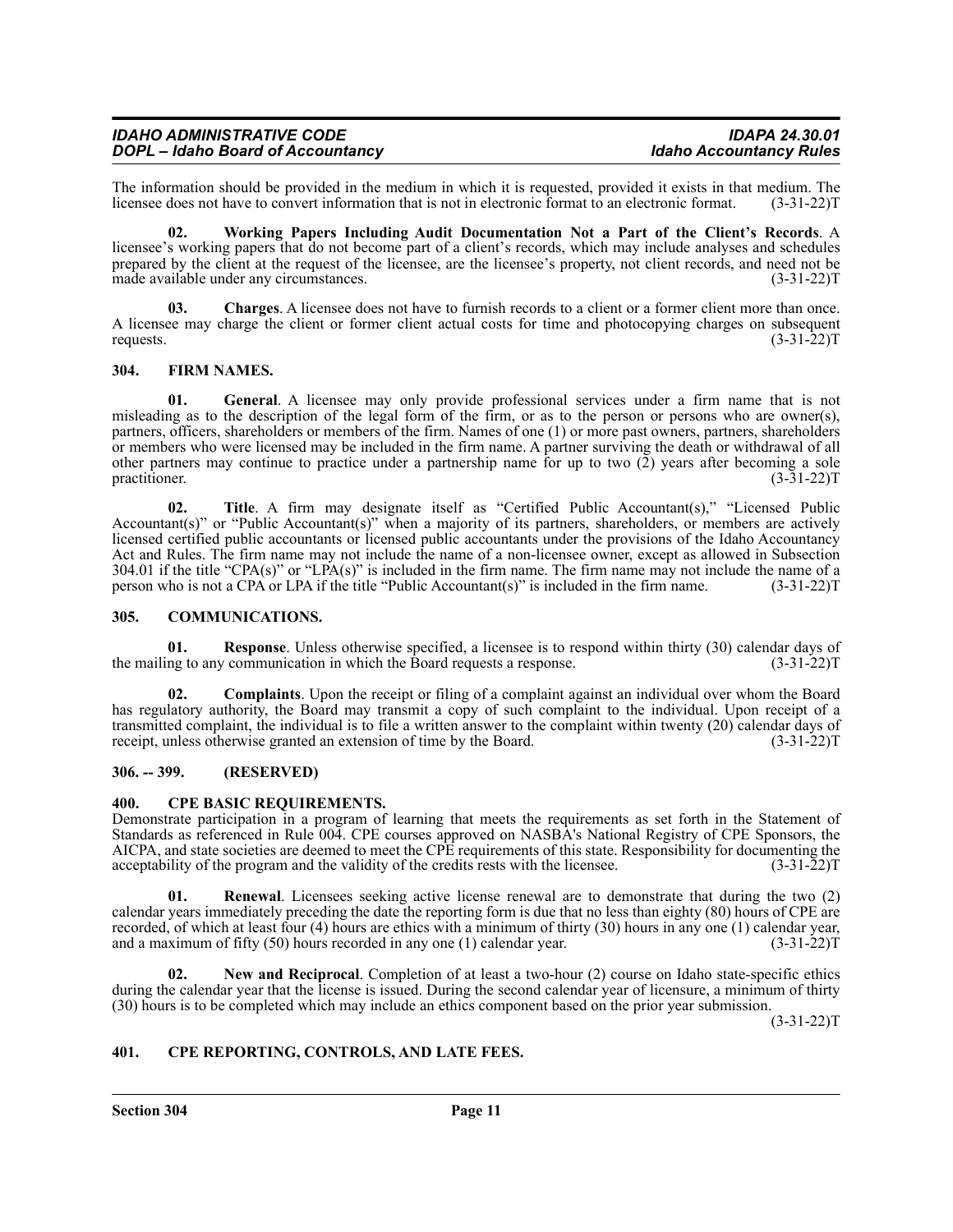**01. Reporting**. No later than January 31 of each year, individuals renewing their licenses are to provide a signed reporting form either:

**a.** Disclosing the information pertaining to the educational programs submitted for qualification as ed in the CPE Standards; or (3-31-22) prescribed in the CPE Standards; or

**b.** Applying for exception, extension, or exemption. (3-31-22)T

**02. CPE Late Fees**. A License will not be issued until the licensee files the reporting form with supporting documentation, pays the late filing as prescribed in Rule 600, license renewal fee and any other penalty<br>the Board may impose. (3-31-22) the Board may impose.

#### <span id="page-11-0"></span>**402. CPE EXCEPTIONS, EXTENSIONS, AND EXEMPTIONS.**

**01. Exceptions and Extensions**. The Board may make exceptions to the CPE requirements, or grant extensions of time for completion of the CPE requirements, where reasons of health as certified by a medical doctor prevent compliance by the license, or other good cause exists. (3-31-22) prevent compliance by the licensee, or other good cause exists.

**a.** Licensees asking for exceptions or extensions under these conditions apply on the reporting form for the year in which the extension or exemption is sought, and within the time period set for CPE reporting, stating the reasons for asking for such exception or extension. Any request not filed timely is subject to the late fee<br>prescribed in Rule 600, in addition to any administrative action. (3-31-22) prescribed in Rule 600, in addition to any administrative action.

**b.** A penalty of no more than fifty percent (50%) of the hours a licensee is short in meeting the calendar year CPE requirement may be assessed for extensions. In such cases, the licensee will be required to complete the CPE hours and any assessed penalty no later than April 30. The penalty for non-compliance with ethics CPE is to obtain the mandatory hours of ethics CPE plus fifty percent (50%) penalty hours in ethics CPE prior to April 30. The penalty for non-compliance with state-specific ethics for Idaho is to complete the course plus fifty percent (50%) penalty hours in ethics CPE prior to April 30. (3-31-22)T

**02. Inactive or Retired**. Licensees who elect inactive or retired status are exempt from any CPE requirements as prescribed by Sections 54-211(c) and (d), Idaho Code. A licensee who has elected inactive or retired status may provide the following volunteer, uncompensated services: tax preparation services, participating in a government-sponsored business mentoring program, serving on the board of directors for a nonprofit or governmental organization, or serving on a government-appointed advisory board. If the CPA provides the foregoing volunteer, uncompensated services, the CPA has a duty to ensure that they hold the professional competencies necessary to offer these services. (3-31-22) necessary to offer these services.

#### <span id="page-11-1"></span>**403. REVIEW AND AUDIT OF CPE REPORTS.**

All signed CPE reports are subject to formal verification to determine qualification and sufficiency of hours reported. A formal audit of CPE reported may be performed to determine whether hours reported qualify for credit. If a reporting form is not approved, the licensee will be notified. (3-31-22) T

#### <span id="page-11-2"></span>**404. NOTIFICATION.**

A licensee is served a notice of noncompliance when it is determined the CPE requirement has not been fulfilled. The notice advises and provides opportunity for the deficiencies to be addressed. If the deficiencies remain, administrative action may be taken.  $(3-31-22)T$ 

#### <span id="page-11-3"></span>**405. ACTION.**

Following notice and hearing, the Board may suspend the license or take other action pursuant to Section 54-219, Idaho Code. (3-31-22)T

#### <span id="page-11-4"></span>**406. REINSTATEMENT AND RE-ENTRY.**

An individual whose license has lapsed or is in a non-active status per Section 54-211, Idaho Code, is to complete no less than eighty (80) hours of CPE, of which at least four (4) hours are in ethics CPE with a minimum of two (2) hours to be in state specific ethics for Idaho, during the twelve (12) months immediately prior to applying for reinstatement or re-entry to an active license. The applicant is required to identify and complete a program of learning designed to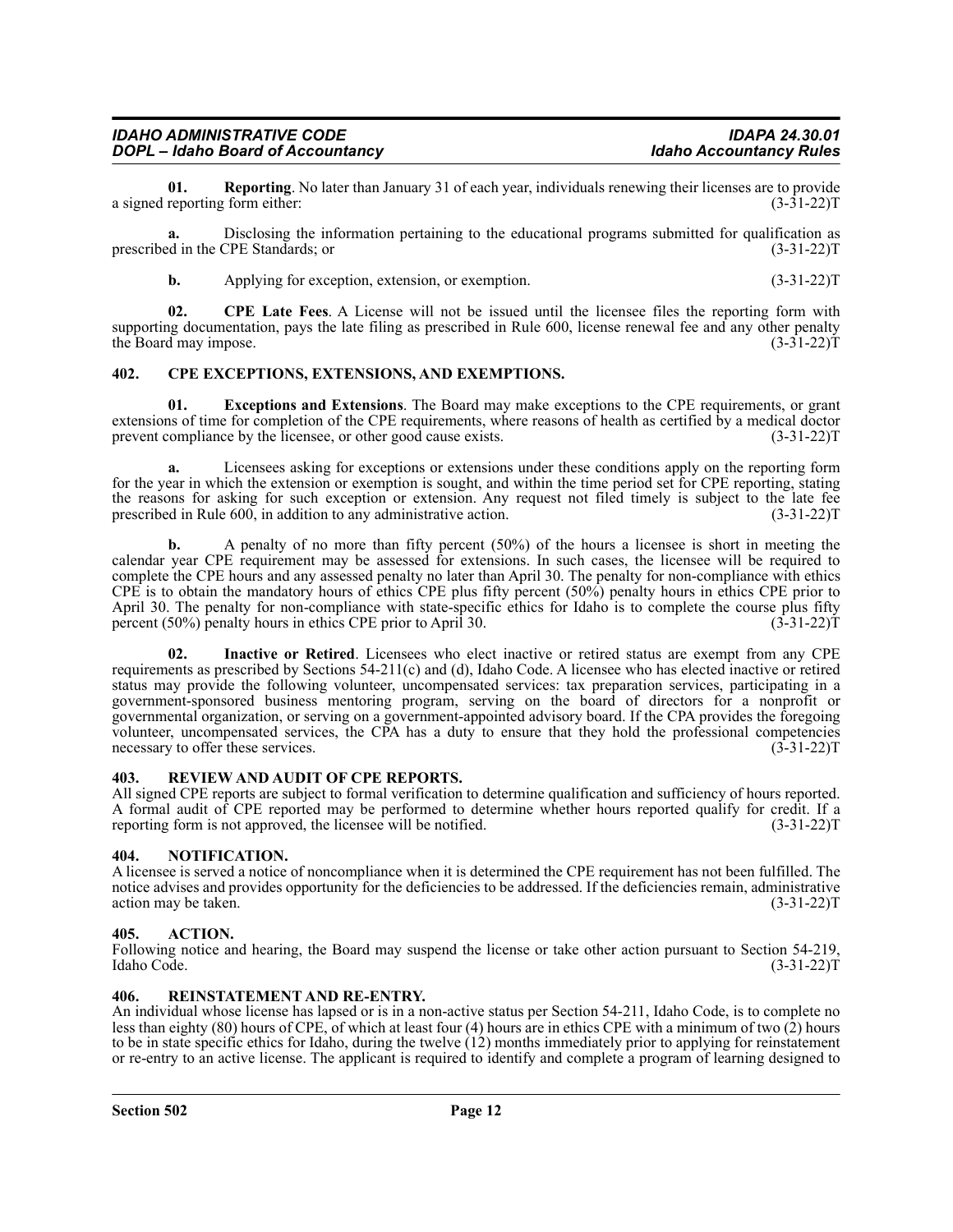| <b>IDAHO ADMINISTRATIVE CODE</b>  | <b>IDAPA 24.30.01</b>          |
|-----------------------------------|--------------------------------|
| DOPL - Idaho Board of Accountancy | <b>Idaho Accountancy Rules</b> |

demonstrate the currency of the applicant's competencies directly related to his area of service. Completion of the CPE will otherwise exempt the licensee from obtaining CPE hours during the calendar year of returning to an active license. If a licensee applies for re-entry during a license period and has already paid the fee for an inactive or retired license, the licensee is to pay the difference between the cost of an inactive or retired license and the annual license renewal fee. An individual who is applying for reinstatement to an inactive or retired license is not required to meet a CPE requirement. (3-31-22)T

#### <span id="page-12-0"></span>**407. FORMERLY LICENSED.**

Any person who was licensed by the Board and who chose to let their license lapse, or had their license lapsed by the Board, may place the word "former" adjacent to their CPA or LPA title on any business card, letterhead, or any other document or device so long as at the time the license lapsed, the person was in good standing with the Board.

 $(3-31-22)T$ 

#### <span id="page-12-1"></span>**408. CONTINUING PROFESSIONAL EDUCATION COMMITTEE.**

**01. Appointment**. The Board may appoint a continuing professional education committee. The committee consists of not less than five (5) members who are active licensees of this state, in good standing, and who need not be members of this Board. The committee performs the following duties and is authorized to take all actions necessary to perform these duties: (3-31-22) T

- **a.** To evaluate reported CPE to determine qualification. (3-31-22) T
- **b.** To consider applications for exceptions, extensions, and exemptions, and to assess penalties.

 $(3-31-22)T$ 

**c.** To audit CPE reports and to consider other matters that may be assigned by the Board. (3-31-22)T

**02. Powers and Duties**. Any decision or ruling of this committee, in performance of these duties, will have the full power and effect of a ruling of the Board, but is subject to the Board's review and approval. (3-31-22)T

#### <span id="page-12-2"></span>**409. -- 499. (RESERVED)**

#### <span id="page-12-3"></span>**500. PURPOSE OF FIRM REGISTRATION AND PEER REVIEW.**

The purpose of the program is to monitor compliance with applicable accounting and auditing standards adopted by generally recognized standard setting bodies. The program emphasizes appropriate education programs or remedial procedures that may be recommended or required where the firm does not comply with appropriate professional standards. In the event a firm is unwilling or unable to comply with professional standards, or a firm's failure to comply with professional standards is so egregious as to warrant continuing action, the Board will take appropriate action to protect the public interest as authorized by Section 54-219, Idaho Code. (3-31-22)T

#### <span id="page-12-4"></span>**501. ISSUANCE OF REPORTS AND FORM OF PRACTICE.**

A licensee can provide or offer to provide attest services or issue reports on compilations only in a firm as defined by Section 54-206(10), Idaho Code, except as provided under Section 54-221(4), Idaho Code. (3-31-22)T

#### <span id="page-12-5"></span>**502. PEER REVIEW PROGRAM PARTICIPATION.**

**01.** Participation. Any firm that issues reports on accounting and auditing engagements, including audits, reviews, compilations, prospective financial information, engagements performed in accordance with the PCAOB, and any examination, review or agreed-upon procedures engagement performed in accordance with the statement on standards for attestation engagements. A licensee who issues compilation reports through any form of business other than a firm is to participate in the peer review program. Such licensees are to meet the requirements for registration and peer review. (3-31-22) T

**02. Practice Privileges**. Individuals with practice privileges in Idaho are to comply with the peer equirements in the state of their principal place of business. (3-31-22) review requirements in the state of their principal place of business.

#### <span id="page-12-6"></span>**503. EXEMPTION FROM PARTICIPATION.**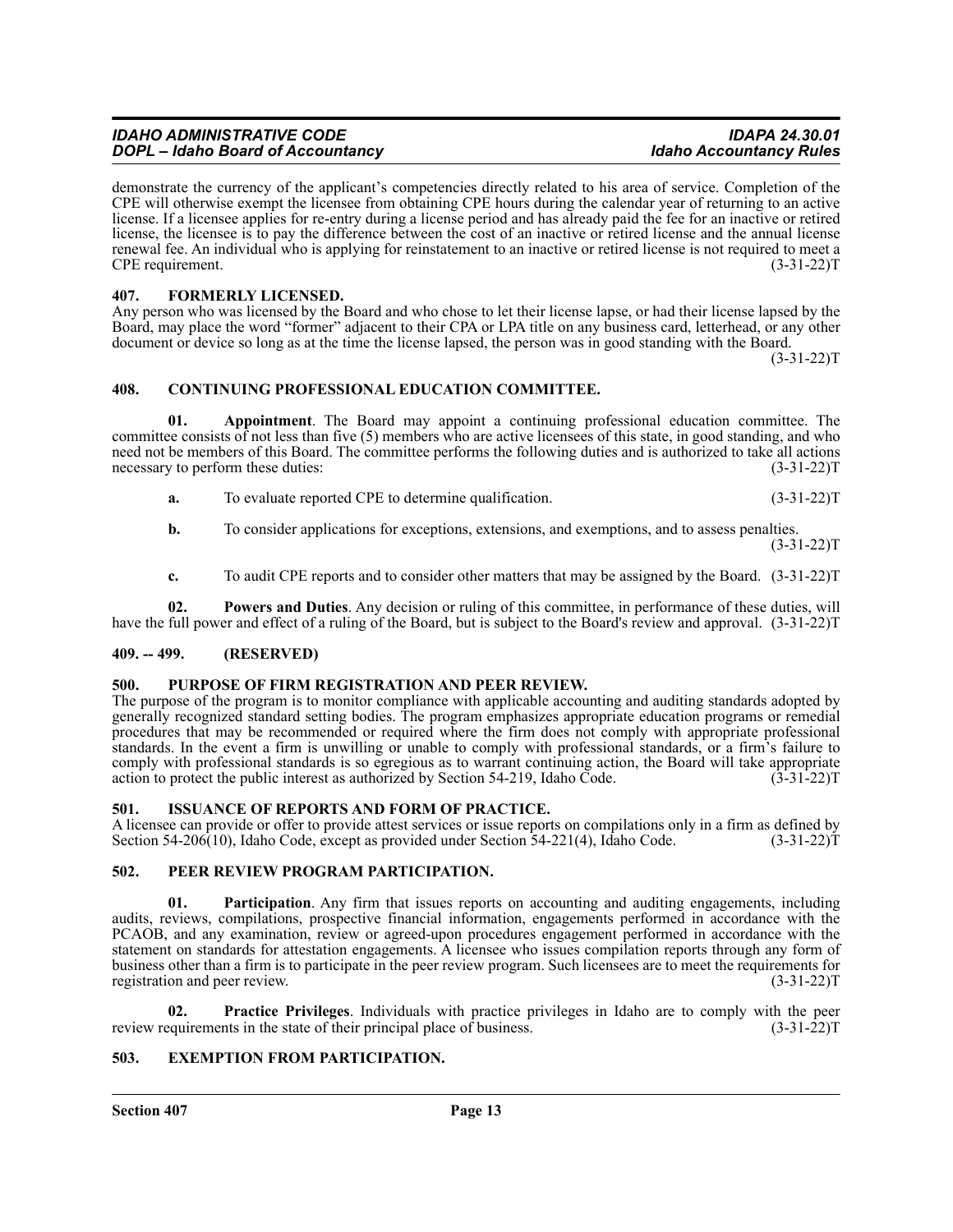**01.** Firms. A firm that does not perform any of the services in Rule 502 is exempt from peer review. The firm is to notify the Board of such exemption in writing at the time of renewal of its registration. A firm that begins providing these services is to commence a peer review within eighteen (18) months of the date of the issuance of its initial report. (3-31-22)T

**02. Licensees Not in Public Practice**. A licensee who does not perform any of the services in Rule 502 is exempt from firm registration and peer review. The licensee is to notify the Board of such exemption in writing at the time of initial CPA licensure and annually thereafter at the time of CPA or LPA license renewal. (3-31-22)T

**03.** Licensees Not Issuing Reports. A licensee who issues financial statements pursuant to Section 54-<br>daho Code, is exempt from peer review. (3-31-22)T  $221(5)$ , Idaho Code, is exempt from peer review.

#### <span id="page-13-0"></span>**504. SCHEDULING OF THE PEER REVIEW.**

**01. Frequency**. A firm performing any of the services in Rule 502 undergoes, at its own expense, a ew commensurate in scope with its practice, not less than once in each three (3) years. (3-31-22) T peer review commensurate in scope with its practice, not less than once in each three (3) years.

**02. Currently Enrolled**. A firm currently enrolled in a program of an approved administering organization will use the year of review assigned by the administering organization. The firm will notify the Board of the deadlines set by the administering organization. (3-31-22)T

**03. Review Year**. Each firm is to enroll with one (1) of the approved administering organizations. Each firm adopts the review date assigned by the appropriate administering organization and notifies the Board of such date. (3-31-22)T

**04. New Firms**. Within one (1) year of registration with the Board, new firms are to enroll with an approved administering organization. The firm adopts the review date assigned and notifies the Board of such date.  $(3-31-22)T$ 

**05. Mergers or Combinations**. In the event that two (2) or more firms are merged or combined, the resulting firm retains the peer review year of the firm with the largest number of accounting and auditing hours.  $(3-31-22)T$ 

**06. Dissolutions or Separations**. In the event that a firm is divided, the new firm(s) retains the review year of the former firm. In the event that the year under review is less than twelve (12) months, a review year will be assigned so that the review occurs within eighteen (18) months of the commencement of the new firm(s).  $(3-31-22)$ T

**07. Multi-State Practices**. With respect to a multi-state firm, the Peer Review Oversight Committee may accept a peer review based solely upon work conducted outside of this state if the peer review is performed in accordance with requirements equivalent to those of this state. (3-31-22)T

**08.** Report Issuance. It is the responsibility of the firm to anticipate its need for peer review services in t time to enable the reviewer to issue the report within six (6) months after the review date. (3-31-22) T sufficient time to enable the reviewer to issue the report within six  $(6)$  months after the review date.

**Extensions**. The Board may accept an extension recommended by the administering organization for the conduct of a review, provided the Board is notified by the firm within thirty (30) days of the date of receipt of recommendation for such an extension. (3-31-22)T

**10. Just Cause**. The Board may change a firm's peer review year for just cause. (3-31-22)T

#### <span id="page-13-1"></span>**505. MINIMUM STANDARDS.**

The minimum standards for peer review are contained in the Standards for Performing and Reporting on Peer Reviews section of the AICPA Standards. Peer reviews intended to meet the requirements of the AICPA peer review program are to be carried out in conformity with these standards under the supervision of an administering organization approved by the Board to administer peer reviews. Reviewed firms arrange and schedule their reviews in compliance with the procedures established by the administering organization and cooperate with the administering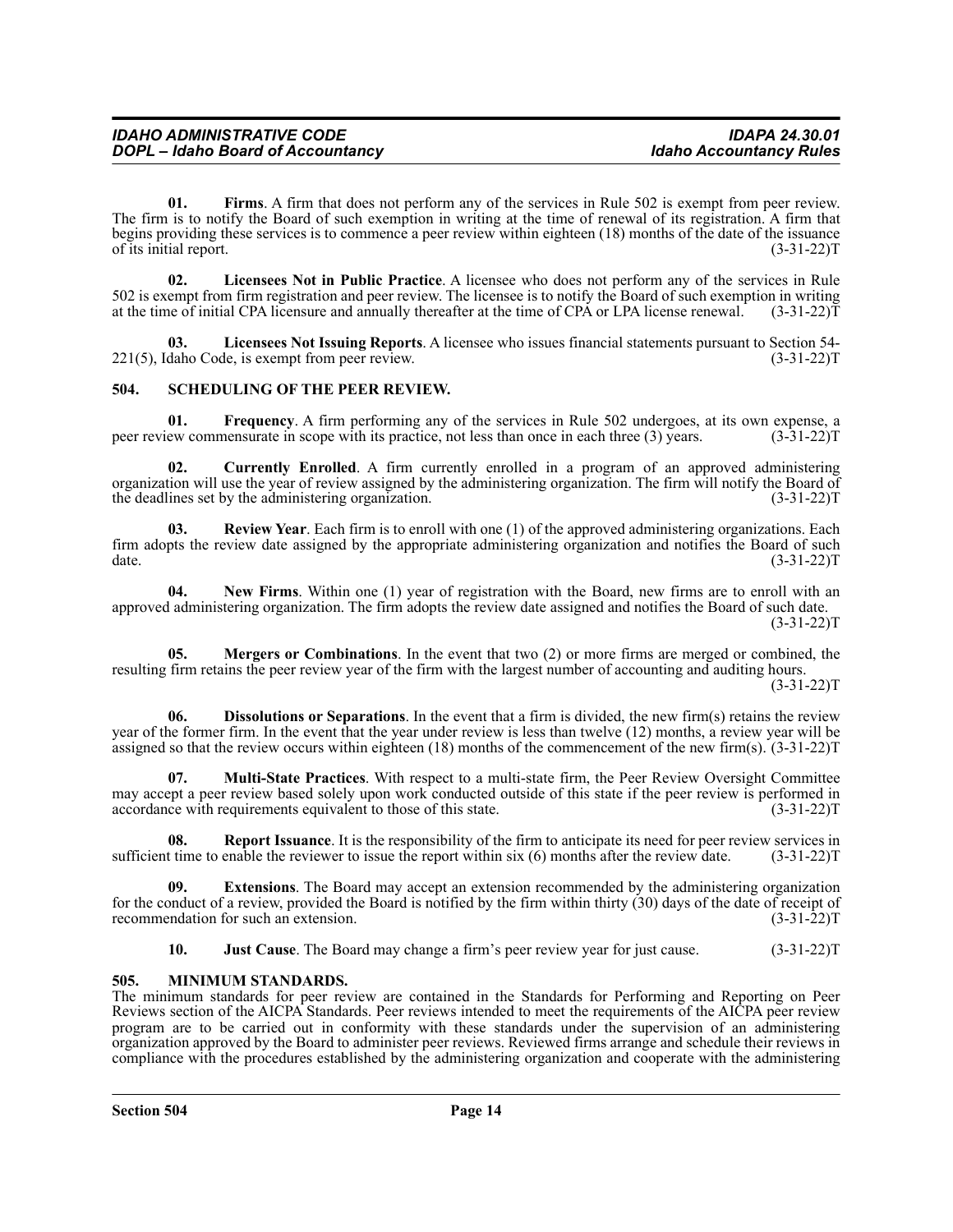| <b>IDAHO ADMINISTRATIVE CODE</b>         | <b>IDAPA 24.30.01</b>          |
|------------------------------------------|--------------------------------|
| <b>DOPL</b> - Idaho Board of Accountancy | <b>Idaho Accountancy Rules</b> |

organization and with the Board in all matters related to the review. (3-31-22)T

#### <span id="page-14-0"></span>**506. REPORTING TO THE BOARD.**

**01. Firm Registration Form**. All firms performing any of the peer reviewable services in Rule 502 annually file a firm registration no later than September 30. The registration is on a form prescribed by the Board. Firm registrations filed after September 30 are subject to penalty for non-compliance pursuant to Rule 600.

 $(3-31-22)T$ 

**02. Peer Review Documentation**. A firm that has undergone peer review will file a copy of the peer review report, letter of comments if any, letter of response if any, and letter accepting the review report issued by the administering organization. The letter will be filed within thirty (30) days after receipt. Additionally, firms are to notify the Board within thirty (30) days of the date the peer reviewer or a team captain advises the firm that a grade of fail will be recommended. The Board reserves the right to obtain all other information relating to the peer review. The Board also has the authority to exempt for good cause firms who would otherwise have to file peer review documentation. (3-31-22) documentation.

#### <span id="page-14-1"></span>**507. RETENTION OF DOCUMENTS RELATING TO PEER REVIEWS.**

Documents relating to peer reviews are to be retained as follows: (3-31-22)

**01. Documents**. All documentation necessary to establish that each peer review was performed in conformity with peer review standards adopted by the Board. These documents may include the peer review working papers, the peer review report, comment letters and related correspondence indicating the firm's concurrence or nonconcurrence, and any proposed remedial actions and related implementation. (3-31-22)T

**02. Retention Period**. Document retention is for a period of time corresponding to the designated retention period of the relevant administering organization and, upon request of the Committee, to be made available to it. In no event may the retention period be less than ninety (90) days from the date of acceptance of the review by the administering organization. (3-31-22)T

#### <span id="page-14-2"></span>**508. CONFIDENTIALITY.**

The letter and any documentation submitted to the Board pursuant to Rule 506.02 is confidential as authorized by Title 74, Chapter 1, Idaho Code, unless an Order is issued by the Board pursuant to Section 54-219, Idaho Code.

 $(3-31-22)T$ 

#### <span id="page-14-3"></span>**509. REMEDIES FOR FAILURE TO COMPLY.**

**01. Corrective Actions**. The Board will take appropriate action to protect the public interest if the Board determines, through the peer review process or otherwise, that a firm's performance or reporting practices, or both, are not, or may not be, in accordance with applicable professional standards, or that the firm does not comply with peer review program requirements or with all or some of the reporting, remedial action, or fee penalty requirements of this section. The Board's actions may include, but are not limited to: (3-31-22)T

**a.** The annual license of the principal(s) of a non-compliant firm will not be issued until the firm complies with all requirements of these rules, provided the licensee has met all licensing requirements; (3-31-22)T

**b.** Requiring the firm to develop quality control procedures to provide a reasonable assurance that similar occurrences will not occur in the future; (3-31-22)T

**c.** Requiring any individual licensee who had responsibility for, or who substantially participated in, the engagement(s) to successfully complete specific courses or types of continuing education as specified by the Board; (3-31-22)T

**d.** Requiring the reviewed firm to engage a Board-approved licensee to conduct a Board-prescribed on-site field review of the firm's work product and practices or perform other investigative procedures to assess the degree or pervasiveness of nonconforming work product. The Board-approved licensee engaged by the firm will submit a report of the findings to the Board within thirty (30) days of the completion of the services. The cost of the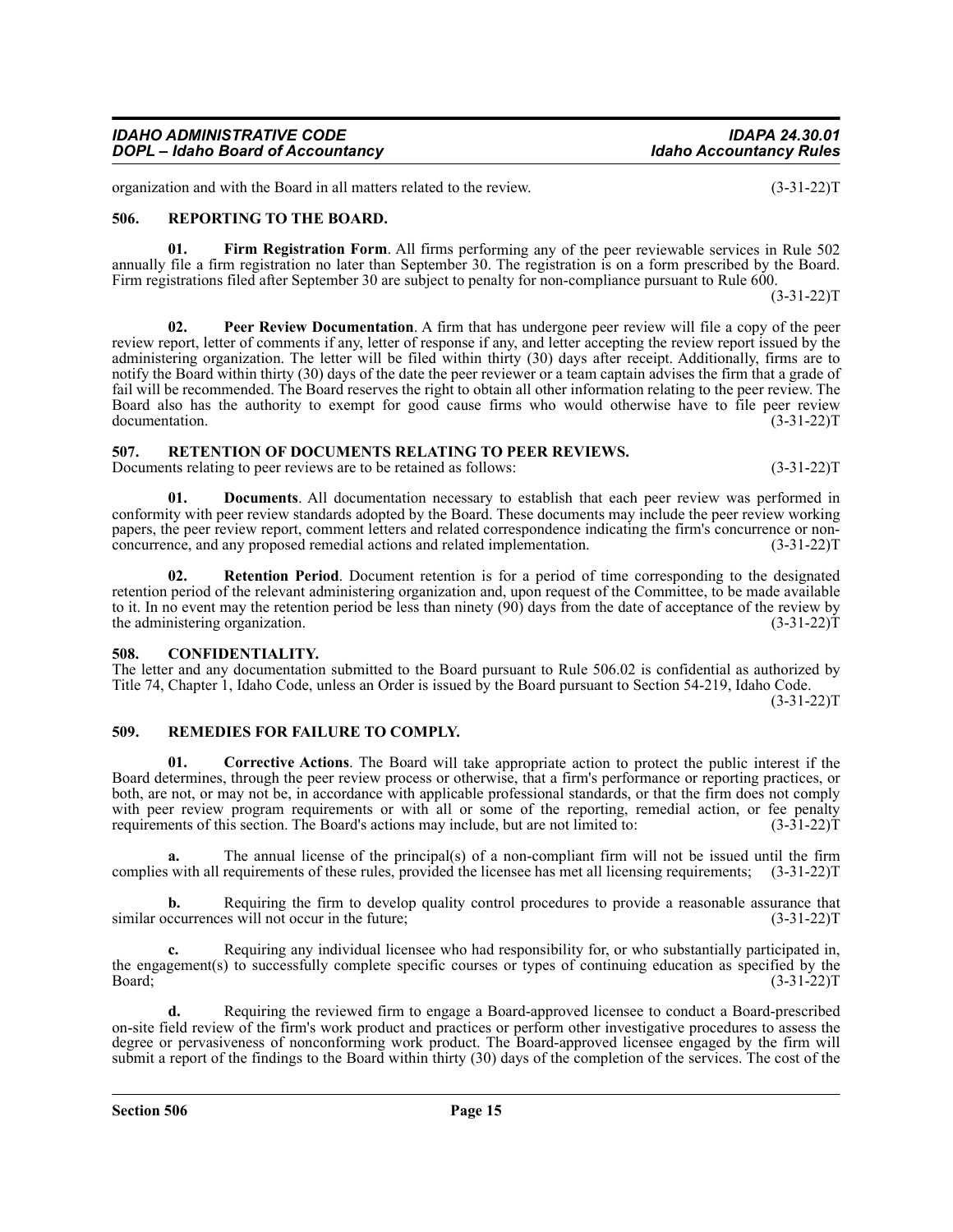| <b>IDAHO ADMINISTRATIVE CODE</b>         | <b>IDAPA 24.30.01</b>          |
|------------------------------------------|--------------------------------|
| <b>DOPL</b> - Idaho Board of Accountancy | <b>Idaho Accountancy Rules</b> |

Board-prescribed on-site review or other Board-prescribed procedures will be at the firm's expense; (3-31-22)T

**e.** Requiring the reviewed firm responsible for engagement(s) to submit all or specified categories of its compilation or attest working papers and reports to a preissuance evaluation performed by a Board-approved licensee in a manner and for a duration prescribed by the Board. Prior to the firm issuing the reports on the engagements reviewed, the Board-approved licensee submits to a designee of the Board for the purpose of recommending that the Board accept a report of the findings, including the nature and frequency of recommended actions for the firm. The cost of the Board-approved preissuance evaluation will be at the firm's expense; (3-31-22)T

**f.** Initiating an investigation to determine if additional discipline pursuant to Section 54-219, Idaho Code, is warranted. Notwithstanding the foregoing, absent an investigation the specific rating of a single peer review report is not a sufficient basis to warrant disciplinary action. (3-31-22) T

**02. Solicitation and Review of Other Sources**. The Board may solicit, and review licensee reports and other information covered by the reports from clients, public agencies, banks, and other users of such information. (3-31-22)T information.  $(3-31-22)T$ 

#### <span id="page-15-0"></span>**510. ADMINISTERING ORGANIZATIONS.**

Qualified administering organizations that register with, and are approved by the Board based on their adherence to the AICPA Peer Review minimum standards, include the peer review program of the American Institute of Certified Public Accountants (AICPA) and state CPA societies fully involved in the administration of the AICPA Peer Review<br>Program and their successor organizations that meet the minimum standards. (3-31-22) Program and their successor organizations that meet the minimum standards.

#### <span id="page-15-1"></span>**511. PEER REVIEW OVERSIGHT COMMITTEE.**

**01. Appointment**. The Board appoints an Oversight Committee consisting of no more than seven (7) members who are active licensees and possess extensive current experience in accounting and auditing services. No<br>committee member may be a current member of the Board. (3-31-22) committee member may be a current member of the Board.

**02.** Responsibilities. The committee acts in an advisory capacity to the Board with the following (3-31-22) duties:  $(3-31-22)T$ 

**a.** Monitoring administrating organizations to provide reasonable assurance that peer reviews are being conducted and reported in accordance with the peer review minimum standards. (3-31-22)T

i. Visit annually the administering organizations to examine their procedures for administering the peer review program and meet with the organization's peer review committee during the consideration of peer review documents. (3-31-22)T

ii. Review, on the basis of random selection, a number of reviews performed by the administering organization which include, at a minimum, a review of the peer review report, the letter of comments (if any), the firm's response to the matters discussed in the letter of comments, the organization's acceptance letter outlining any additional corrective or monitoring procedures, and working papers on the selected review. The review of documents may be expanded if significant deficiencies, problems, or inconsistencies are discovered. (3-31-22)T may be expanded if significant deficiencies, problems, or inconsistencies are discovered.

**b.** Reports to the Board on conclusions reached and makes recommendations to the adherence to Peer Review Standards. Alternatively, for those organizations participating in the AICPA oversight program in connection with involved state societies, the committee may obtain and review the oversight program report to ensure that reviews are being conducted and reported on in accordance with the standards. Reports submitted may not contain information concerning specific firms or reviewers. (3-31-22) information concerning specific firms or reviewers.

**c.** Based on the result of the foregoing procedures, the committee will make recommendation to the Board as to the continuing qualifications of the approved administering organizations. (3-31-22)T

<span id="page-15-2"></span>**512. -- 599. (RESERVED)**

<span id="page-15-3"></span>**600. FEES.**